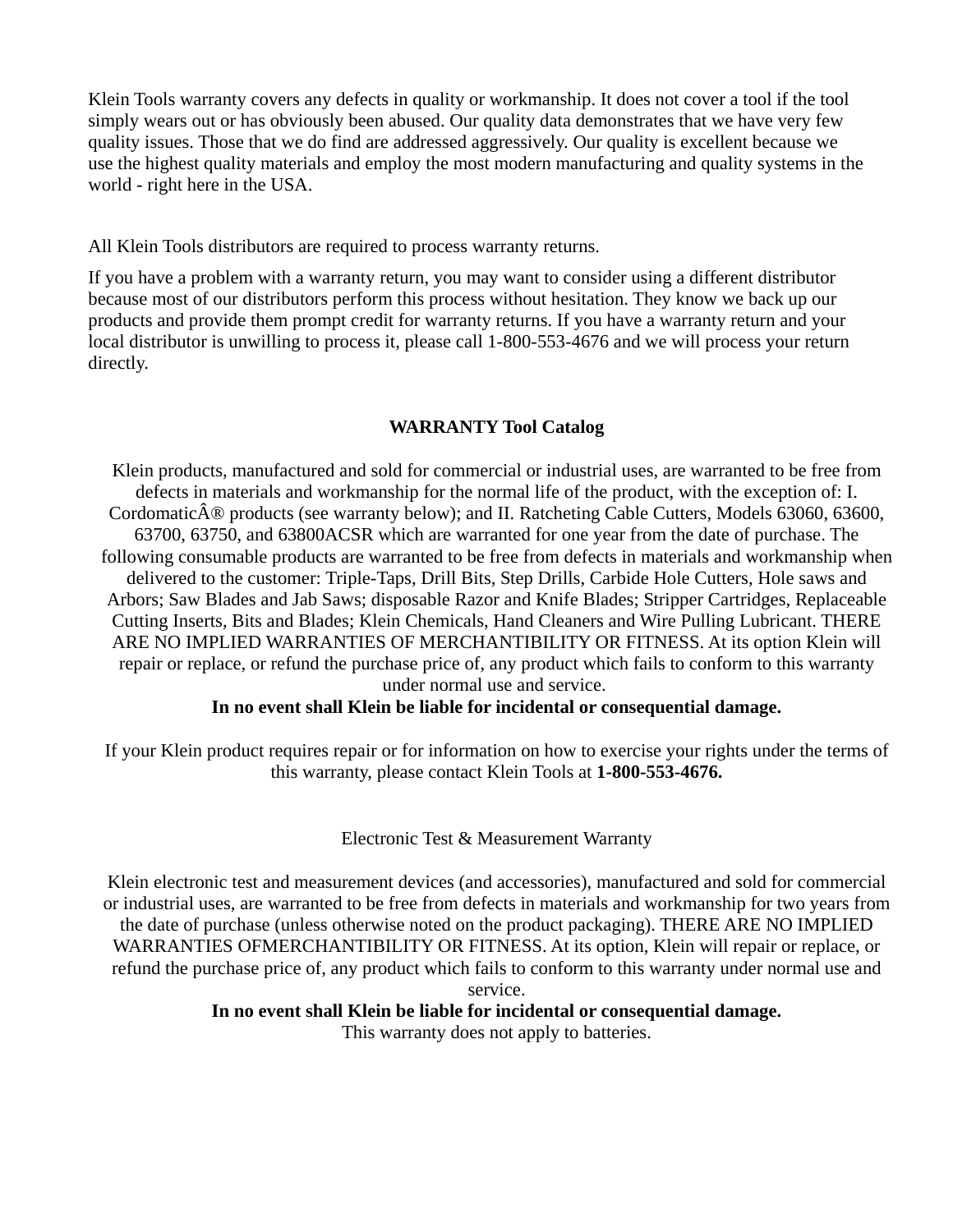## **Stubby Mug™ and Insulated Beverage Hauler Limited 5 year Warranty**

Klein Tools, Inc. warrants that the Klein® Stubby Mug<sup>TM</sup>(98705) and the Klein® Insulated Beverage Hauler (98005) will be free from defects in material and workmanship, under normal use, for a period of five years from the date of original purchase. At its option, Klein will repair or replace, or refund the purchase price of, any product which fails to conform with this warranty.

All implied warranties, including, without limitation, implied warranties of merchantability and implied warranties of fitness for particular purpose, are limited in duration to a period of five years from the date of original purchase. Some states do not allow limitations on how long an implied warranty lasts, so the above limitation

may not apply to you.

### **In no event shall Klein Tools be liable for incidental or consequential damage.**

Some states do not allow exclusion or limitation of incidental or consequential damages, so the above limitation or exclusion may not apply to you.

This warranty gives specific legal rights, and you may also have other rights which vary from state to state. If your Klein product requires repair or for information on how to exercise your rights under the terms of this warranty, please contact Klein Tools at **1-800-553-4676.**

### **Cordomatic 6 Month Warranty**

Each product carrying the Cordomatic Trademark is warranted against defects in materials and workmanship for (6) six months from date of purchase. During this warranty period these products will be repaired or replaced at Cordomatic's option at no cost to you.

This warranty does not apply if the product is repaired by unauthorized persons or has been improperly mounted, abused, mishandled or operated at a voltage and amperage exceeding that shown on the name plate or instruction manual.

## **For Service of Cordomatic Cord Reels and Drop Lite Products:**

If service becomes necessary for a Cordomatic reel or drop lite, return the complete unit(s) to our authorized repair station at:

> CORDOMATIC Repair Department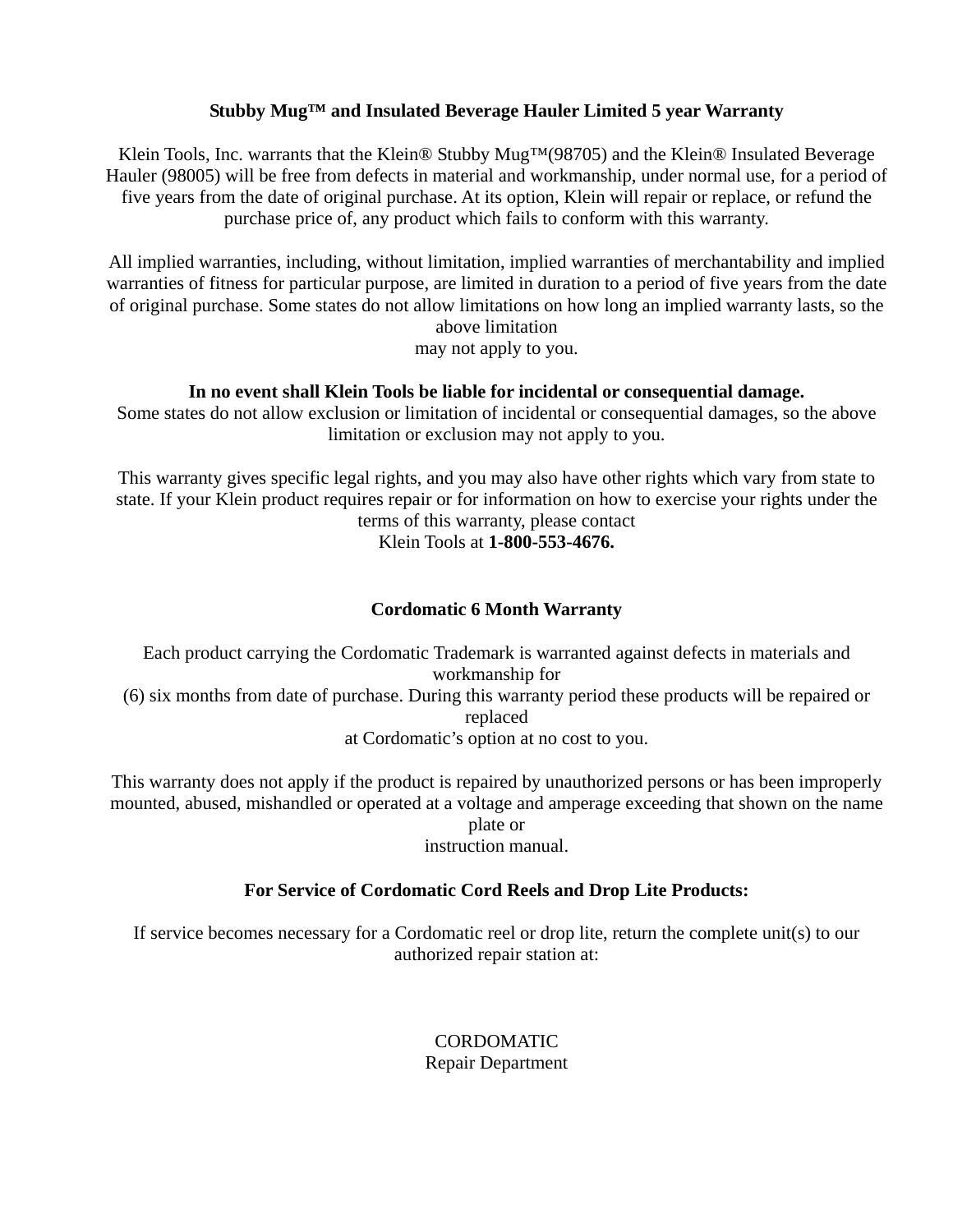24500 Solon Road

Bedford Heights, OH 44146

#### **1-800-400-5020**

### **WARRANTY RETURNS**

All warranty returns must include a Warranty Return Authorization (WRA) number. The WRA for the U.S. can be obtained by calling Customer Service at 1-800-553-4676. (International call 1-847-821-5500) or email serviceonline@kleintools.com.

#### **Specifications of all products in this price sheet are subject to change without notice.**

Dimensions shown for all forged products in this price sheet are as precisely accurate as possible, but subject to very slight variations that are unavoidable in forging and grinding operations. Dimensions of Klein forged tools and all other tools and equipment are always within commercial tolerances recognized for such products.

### **WARRANTY OPE Catalog**

Klein products, manufactured and sold for commercial or industrial uses, are warranted to be free from defects in materials and workmanship for the normal life of the product, with the exception of: I. Cordomatic® products (see warranty below); and II. Ratcheting Cable Cutters, Models 63060, 63600, 63700, 63750, and 63800ACSR which are warranted for one year from the date of purchase. The following consumable products are warranted to be free from defects in materials and workmanship when delivered to the customer: Triple-Taps, Drill Bits, Step Drills, Carbide Hole Cutters, Hole saws and Arbors; Saw Blades and Jab Saws; disposable Razor and Knife Blades; Stripper Cartridges, Replaceable Cutting Inserts, Bits and Blades; Klein Chemicals, Hand Cleaners and Wire Pulling Lubricant. THERE ARE NO IMPLIED WARRANTIES OF MERCHANTIBILITY OR FITNESS. At its option Klein will repair or replace, or refund the purchase price of, any product which fails to conform to this warranty under normal use and service.

#### **In no event shall Klein be liable for incidental or consequential damage.**

If your Klein product requires repair or for information on how to exercise your rights under the terms of this warranty, please contact Klein Tools at **1-800-553-4676.**